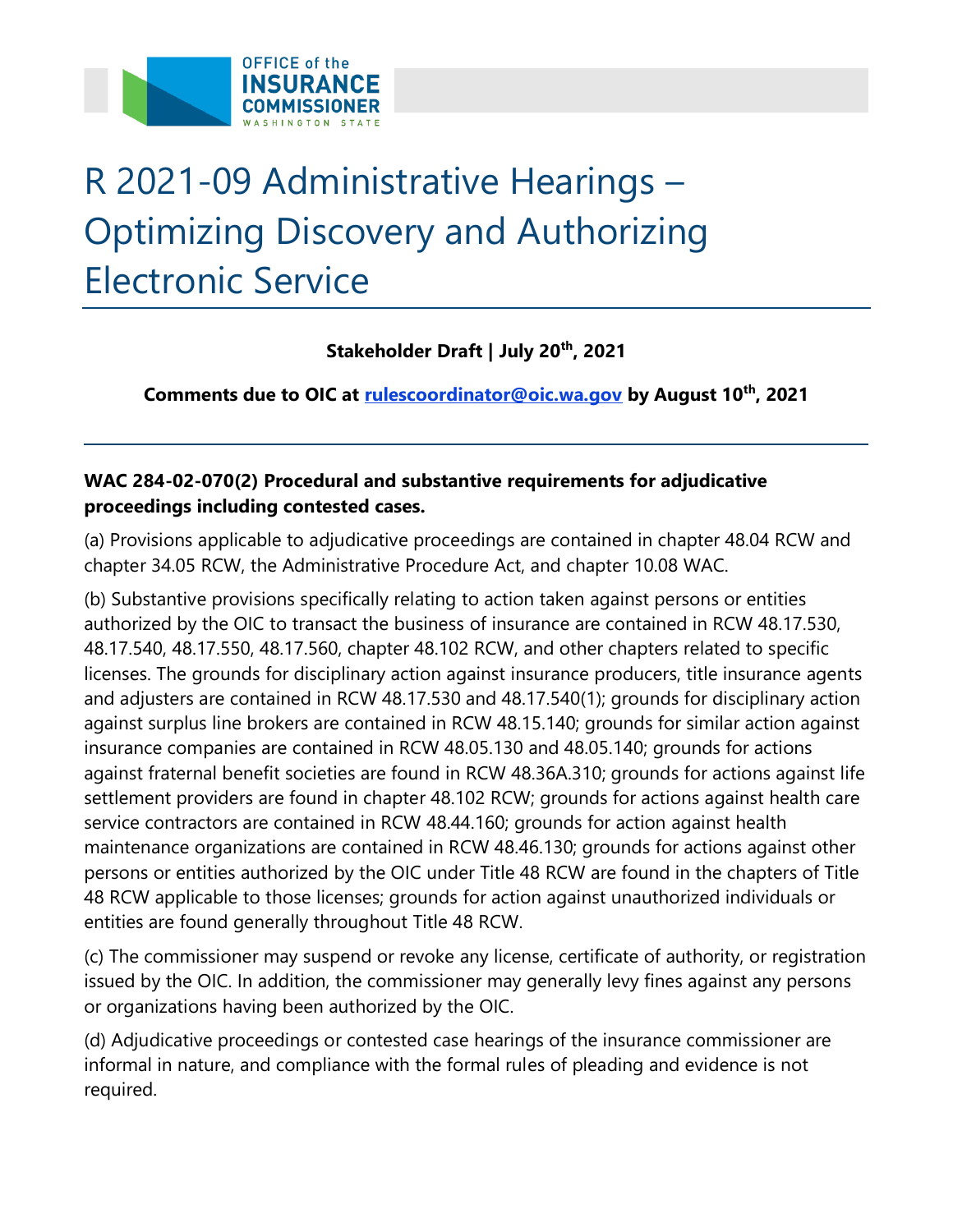(i) The insurance commissioner may delegate the authority to hear and determine the matter and enter the final order under RCW 48.02.100 and 34.05.461 to a chief presiding officer. The commissioner may appoint a chief presiding officer who will have primary responsibility for the conduct of hearings, the procedural matters preliminary thereto, and the preservation of hearing records. The position of chief presiding officer does not report to any of the major divisions of the OIC. The commissioner may also use the services of an administrative law judge in accordance with chapter 34.12 RCW and chapter 34.05 RCW, the Administrative Procedure Act. The initial order of an administrative law judge will not become a final order without the commissioner's review (RCW 34.05.464) and entry of a final order.

 (ii) The hearing will be recorded by any method chosen by the chief presiding officer. Except as required by law, the OIC is not required, at its expense, to prepare a transcript. Any party, at the party's expense, may cause a reporter approved by the chief presiding officer to prepare a transcript from the agency's record, or cause additional recordings to be made during the hearing if, in the opinion of the presiding officer, the making of the additional recording does not cause distraction or disruption. If appeal from the insurance commissioner's order is made to the superior court, the recording of the hearing will be transcribed and certified to the court after confirmation of payment of all costs for the transcription by the appellant.

 (iii) The commissioner or the chief presiding officer may allow any person affected by the hearing to be present during the giving of all testimony and will allow the aggrieved person a reasonable opportunity to inspect all documentary evidence, to examine witnesses, and to present evidence. Any person heard must make full disclosure of the facts pertinent to the inquiry under oath.

 (iv) Prehearing or other conferences for settlement or simplification of issues may be held at the discretion and direction of the chief presiding officer.

(e) Discovery is only available in adjudicative proceedings pursuant to Civil Rules 26 through 37 as now or hereafter amended without first obtaining the permission of the presiding officer or the administrative law judge in accordance with RCW 34.05.446(2) as herein set forth:

 (i) Civil Rules 26 through 37 are adopted and incorporated by reference in this section, with the exception of CR 26 (j) and (3), and CR 35, which are not adopted for purposes of this section. Available methods of discovery include: interrogatories pursuant to Civil Rule 33, requests for production pursuant to Civil Rule 34, and requests for admission pursuant to Civil Rule 36. Depositions are excluded as an acceptable method of discovery, except as provided in WAC 284-02-070(2)(e)(iv).

 (ii) The chief presiding officer or administrative law judge is authorized to make any order that a court could make under CR 37 (a) through (e), including an order awarding expenses of the motion to compel discovery or dismissal of the action.

 (iii) This rule does not limit the chief presiding officer's or administrative law judge's discretion and authority to condition or limit discovery as set forth in RCW 34.05.446(3).